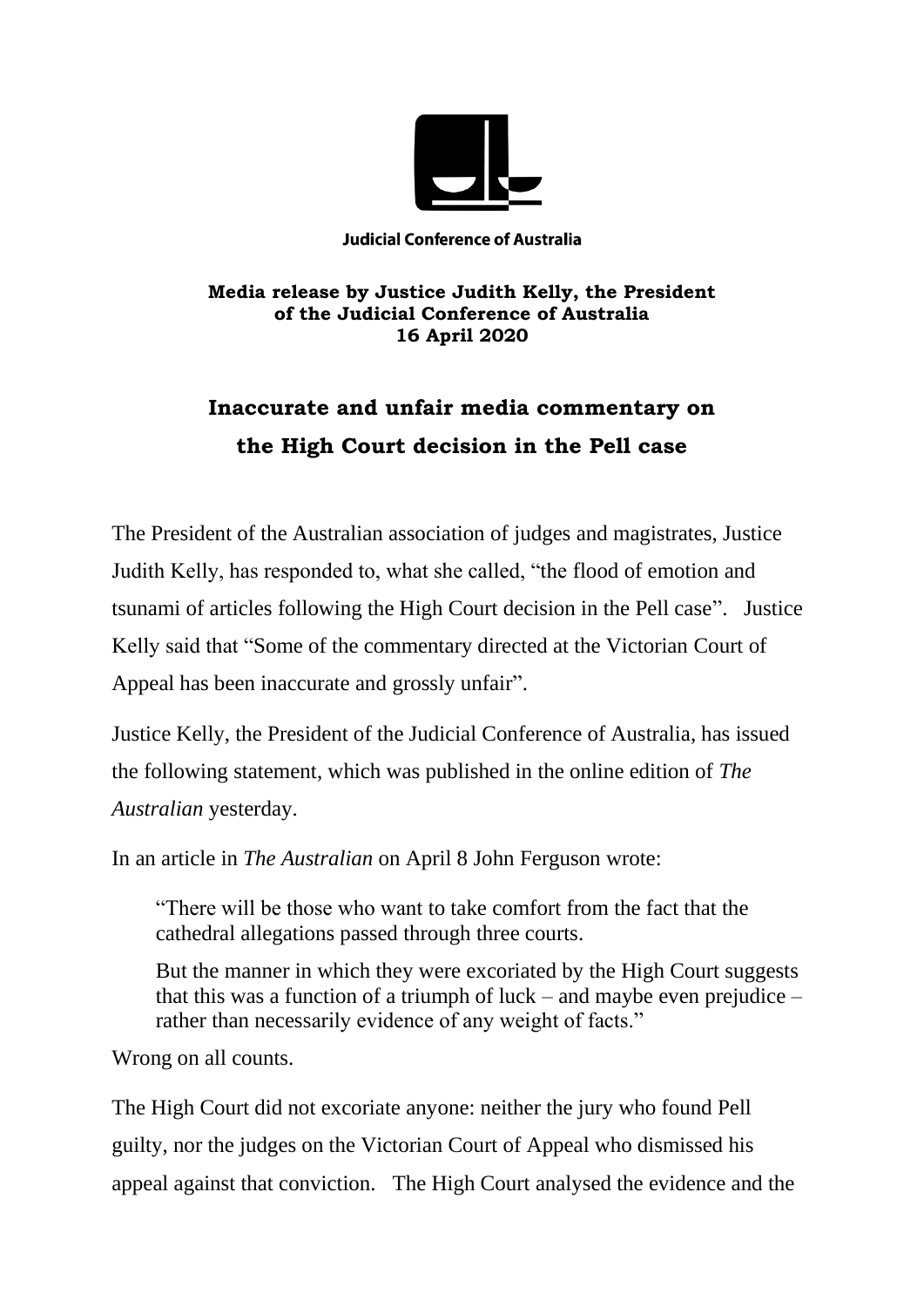applicable legal principles, found that on the whole of the evidence a jury, acting rationally, ought to have entertained a reasonable doubt as to Cardinal Pell's guilt and, with appropriate courtesy, allowed the appeal.

The remark "and maybe even prejudice" is grossly unfair, especially in the context in which it appears. There is nothing, anywhere, in the High Court's decision which could ground an apprehension that the Court of Appeal acted out of prejudice or did anything other than conscientiously apply the law to the facts in accordance with their oath of office. The High Court found that analysis to be mistaken. It did not hint, even obliquely, that the majority judges on the court may have been motivated by prejudice or any other improper motive or cast any doubt whatsoever on the honesty or integrity of the Appeal Court judges.

On the same date, Paul Kelly wrote in *The Australian*, "The High Court in reality, has saved our institutions from the dishonourable way they discharged their duties".

It should not need saying that there is nothing dishonourable about being overturned on appeal. There is nothing in the High Court decision which suggests in any way that the Victorian Court of Appeal judges acted dishonourably, failed to abide by their oaths of office, or did anything other than conscientiously attempt to apply the law as they construed it to the important task of deciding the appeal. All the High Court did was to decide that the judges in the majority were mistaken in that application of the law.

On the same date, John Ferguson wrote under the headline: "Quashed: High Court declares Pell innocent":

"The High Court has freed George Pell in a stunning repudiation of the Victorian judicial system and the police force…"

Wrong on both counts.